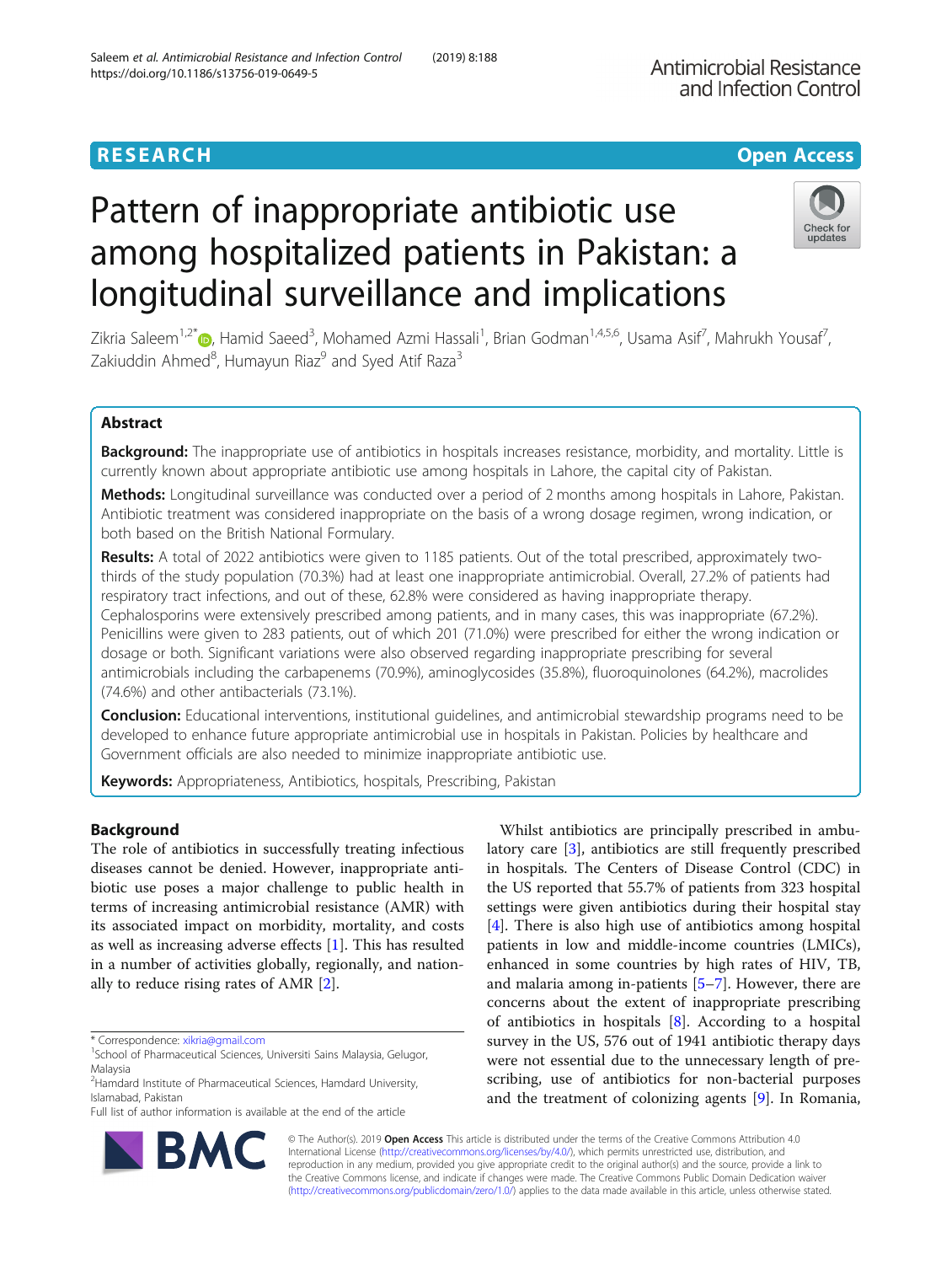49.2% prescriptions for antibiotics in an academic hospital were inappropriate on the basis of incorrect doses, duration and wrong indications [[10\]](#page-5-0). Concerns with inappropriate prescribing of antibiotics in hospitals are enhanced by incentives to physicians, limited physician knowledge regarding antibiotics, and pharmaceutical company activities in some countries [[11](#page-5-0), [12\]](#page-5-0).

In LMICs, physicians are particularly challenged with antimicrobial prescribing due to a lack of diagnostic facilities and poor level of healthcare systems in a number of countries as well as a lack of antimicrobial stewardship programs [\[13,](#page-5-0) [14](#page-6-0)]. As a result, high rates of antimicrobial resistance have been seen in LMICs [[1,](#page-5-0) [2\]](#page-5-0). In a study among private hospitals in Lahore, Pakistan, the authors found that out of 93 Escherichia coli isolates, 82% were resistant to beta-lactam antibiotics with many resistant to fluoroquinolones and trimethoprimsulfamethoxazole – attributable to antibiotic overuse [[15](#page-6-0)]. However concerns with antimicrobial prescribing in LMICs are not universal with 62% of prescriptions for antibiotics in Namibia complying with national guidelines, although below the target of 95%, and ceftriaxone was appropriately prescribed in hospitals in Ghana [[16](#page-6-0), [17\]](#page-6-0).

However, the frequent and needless use of antibiotics has increased AMR rates in Pakistan [\[18\]](#page-6-0). There have been published studies documenting high inappropriate use of antibiotics in ambulatory care in Pakistan [\[19](#page-6-0)]. There have also been a limited number of studies assessing antibiotic use in hospitals in Pakistan [\[6](#page-5-0), [20\]](#page-6-0). However, we are not aware of any studies that have fully evaluated the appropriateness of antimicrobial prescribing among hospitals in the capital city of Pakistan to provide guidance to all key stakeholder groups. Consequently, we sought to address this.

## Methods

#### Study design and settings

We conducted a longitudinal observational study over 2 months between March and April 2017 among two private hospitals and two public sector hospitals in Lahore, Pakistan, the capital city of Pakistan. This reflects the availability of both private and public sector hospitals in Pakistan. We believed that if we saw major issues regarding antimicrobial prescribing among hospitals in the capital city, Lahore, this would be reflected in hospitals throughout Pakistan. The participation of hospitals was voluntary. Antibiotics were prescribed in each hospital by the physicians in charge of the patients' care, based on their own decision, or based on recommendations of the consultant, with currently no hospital or national guidelines to guide prescribing. The diagnosis was based on clinical judgement as typically culture and sensitivity testing (CST) is not undertaken in hospitals in Pakistan unless patients are in a critical condition in view of

financial constraints. Patients undergoing treatment with one or more antibiotics either for a perceived clinical infection or surgical prophylaxis were included in the study.

We assessed the patients who were hospitalized in pulmonology, gastroenterology, nephrology, orthopedic, and general surgical/medical wards. We excluded those wards where antimicrobial prescribing patterns were seen as same in all patients, e.g., all patients were given ceftriaxone and metronidazole as prophylaxis in gynecological and obstetric wards. Patient receiving antimicrobials for medical prophylaxis were also not included because the indication was not clear. We also excluded all those wards where systemic antimicrobial use was perceived to be very low such as eye wards and Ear Nose and Throat (ENT) wards.

### Data collection

Patients were categorized according to International Classification of Diseases (ICD) as being treated for a sitespecific infection such as a respiratory tract infection, including lower respiratory tract infections such as pneumonia, tuberculosis, and exacerbations of chronic obstructive pulmonary disease; a urinary tract infection including cystitis and pyelonephritis; a skin and soft tissue infection including bursitis, wound infection and cellulitis; or a bloodstream infection.

Experienced clinical research coordinators were trained to collect data prior to initiating the survey. Hospital pharmacists coordinated the data collection in each ward, while physicians and nurses also helped with data collection. Data were collected from progress notes, observation charts, pathology and microbiology results, and prescription sheets. The use of antibiotics was considered as surgical prophylaxis if mentioned in preoperative assessment documents and postoperative if prescribed after surgery. With regards to current antibiotic use, all antibiotics were documented using the ATC classification [\[7](#page-5-0)]. Data collection included details of the antibiotic therapy regimen including the start date, dose, route of administration, and the indication for antibiotic therapy. The results of radiological, microbiological, and pathological investigations available at the time of the data collection were also studied to help assess the appropriateness of therapy. The privacy of patients was ensured by decoding all data. No patient was interviewed so no patient consent was needed for the study.

## Appropriateness of antibiotics

Institutional guidelines on antibiotic use had not been developed in any surveyed hospital despite Lahore being the capital city. In addition, there are no national guidelines currently available in Pakistan. Furthermore, there is also no currently established mechanism to implement any guidelines once available within hospitals in Pakistan, such as a Drugs and Therapeutic Committee, antibiotic guideline groups, or antibiotic stewardship groups.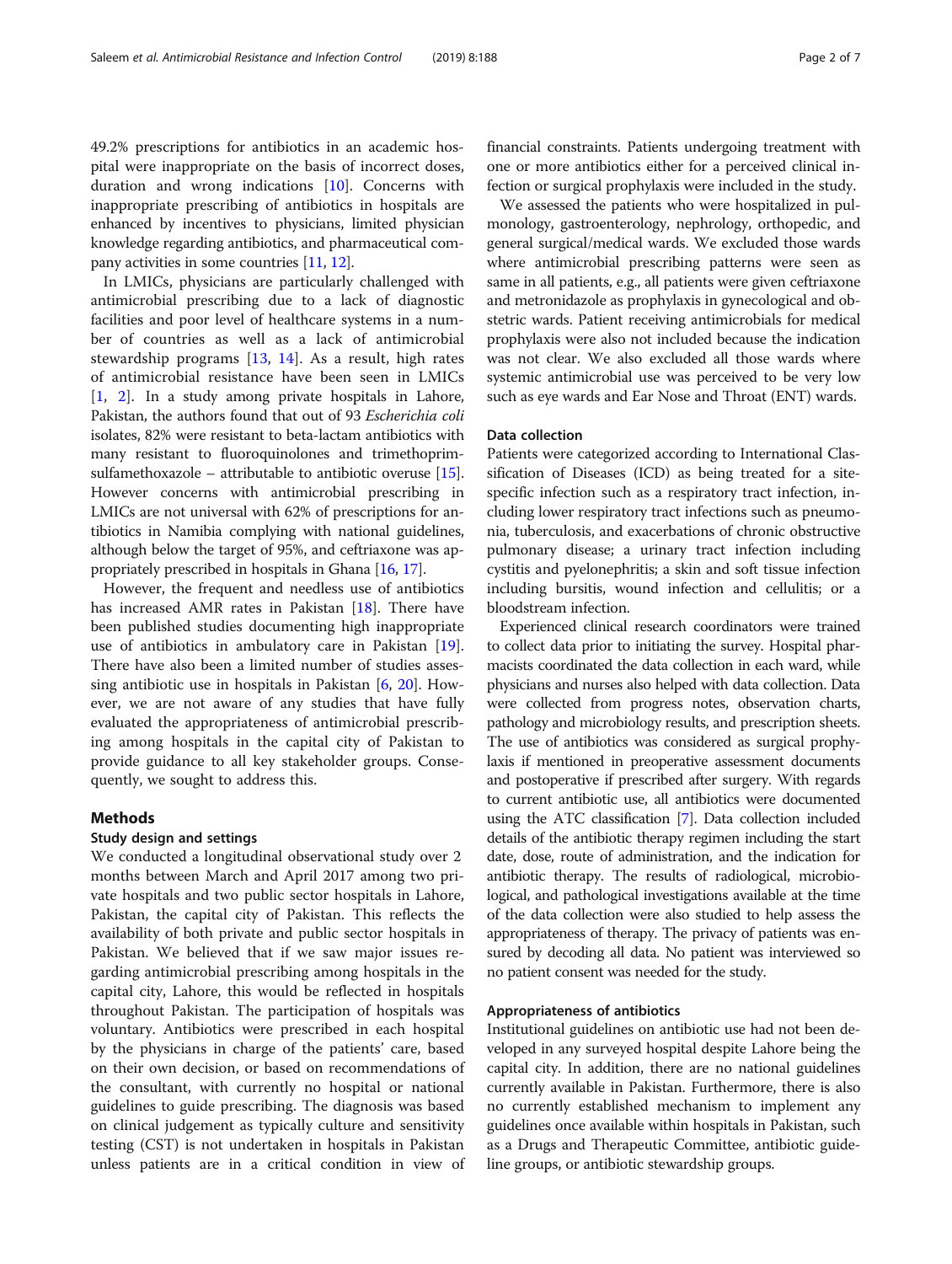<span id="page-2-0"></span>Consequently, antibiotic prescribing guidelines from the British National Formulary were used as the standard to evaluate the appropriateness of prescribing antibiotics [\[21](#page-6-0)]. The British National Formulary (BNF) was selected over other possible prescribing guidance references because it is designed for quick reference and is convenient and easy to use [\[5\]](#page-5-0). It is also presently available in Pakistan for free via the Pakistan Pharmacist Association. In addition, it is also readily available online, and as paper copies and on mobile applications, and used as a reference in other LMICs [\[5\]](#page-5-0).

To check antibiotic appropriateness, antibiotic selection, dosage form, dose, frequency, duration, contraindication, hypersensitivity, and antibiotic susceptibility reports were considered against BNF guidance. Antibiotic treatment was considered inappropriate on the basis of the wrong dosage regimen (dosage form, dose, frequency, or duration) or the wrong indication (selection based on indication, spectrum, contraindication, or hypersensitivity) or both.

Data were analyzed using Statistical Program for Social Sciences (SPSS version 20). Simple descriptive statistics were applied to analyze patterns of infection, antibiotic use and the appropriateness of antibiotic prescribing among hospitalized patients. We did not break the figures down into public and private hospitals because we wanted a general picture across both sectors before looking further at specific hospital sites and categories.

#### Ethics approval and consent to participate

The study was approved and registered from the Ethics committee on human research, University College of Pharmacy, University of the Punjab, Lahore, Pakistan, under the registration number (HEC/1000/PUCP/1925I). Since the study did not contain any individual person's data in any form (including any individual details, images or videos), the ethics committee has granted an exemption from consent to be issued before accessing their files. The head of departments of various wards and their staff physicians and nurses were informed about the study and they allowed the principal investigators (ZS, UA) to conduct the study in the respective wards.

## Results

The demographic and clinical properties of the study population are summarized in Table 1. A total of 1185 patients were included with almost an equal number of male  $(n =$ 595) and female  $(n = 590)$  patients. A total of 2022 antibiotics were given for 1185 patients. Patients receiving single antibiotic treatment (43.4%) or combination therapy (56.6%) were studied for the appropriateness of their antibiotic treatment. Data collectors gathered the data from a number of wards in the hospitals, including gastroenterology (25.8%), pulmonology (23.2%) and other specialized departments as listed in Table 1.

|  |  |  |  |  | <b>Table 1</b> Demographic & clinical characteristics $(n = 1185)$ |  |
|--|--|--|--|--|--------------------------------------------------------------------|--|
|--|--|--|--|--|--------------------------------------------------------------------|--|

| Parameters                 | Frequency (N) | Percentage (%) |  |
|----------------------------|---------------|----------------|--|
| Hospital                   |               |                |  |
| Public sector              | 636           | 53.7           |  |
| Private sector             | 549           | 46.3           |  |
| Gender                     |               |                |  |
| Male                       | 595           | 50.2           |  |
| Female                     | 590           | 49.8           |  |
| Type of therapy            |               |                |  |
| Single                     | 514           | 43.4           |  |
| Combination                | 671           | 56.6           |  |
| Wards                      |               |                |  |
| Gastroenterology ward      | 306           | 25.8           |  |
| Pulmonology ward           | 279           | 23.5           |  |
| Nephrology ward            | 272           | 22.9           |  |
| General ward               | 174           | 14.8           |  |
| Orthopedic ward            | 154           | 12.9           |  |
| Appropriateness of therapy |               |                |  |
| Appropriate                | 353           | 29.7           |  |
| Inappropriate              | 832           | 70.3           |  |

 $n =$  Total No. of patients involved in this study

Out of total of 1185 patients on antimicrobial therapy, only 29.7% received appropriate treatment according to the BNF (Table 1). Whereas, approximately two-thirds of the study population (70.3%) had at least one inappropriate antimicrobial prescribed. The highest level of inappropriate antibiotic use (78.5%) was seen in patients with skin and soft tissue infections (Table 2). Patients with respiratory tract infections were considered as having inappropriate therapy on 62.8% of occasions. The lowest level of inappropriate antimicrobial prescribing was seen among patients with bloodstream infections where only 41.2% were seen as inappropriate. Pre-operative prophylaxis was given in 12% of patients with 67.6% having an inappropriate selection.

Table [3](#page-3-0) depicts the antimicrobials that were prescribed to hospitalized patients. Cephalosporins were prescribed

Table 2 Indication and inappropriateness of antibiotic use among patients involved in study ( $n = 1185$ )

| Indication                     | Patient receiving<br>antibiotics | Inappropriate<br>N(% |            |
|--------------------------------|----------------------------------|----------------------|------------|
|                                | Frequency (N)                    | Percent (%)          |            |
| Skin and soft tissue infection | 363                              | 30.7                 | 285 (78.5) |
| Respiratory tract infection    | 323                              | 27.2                 | 203 (62.8) |
| Urinary tract infection        | 183                              | 15.4                 | 138 (75.4) |
| Gastrointestinal infection     | 140                              | 118                  | 96 (68.6)  |
| Pre-operative Prophylaxis      | 142                              | 12.0                 | 96 (67.6)  |
| Blood stream infection         | 34                               | 3.0                  | 14 (41.2)  |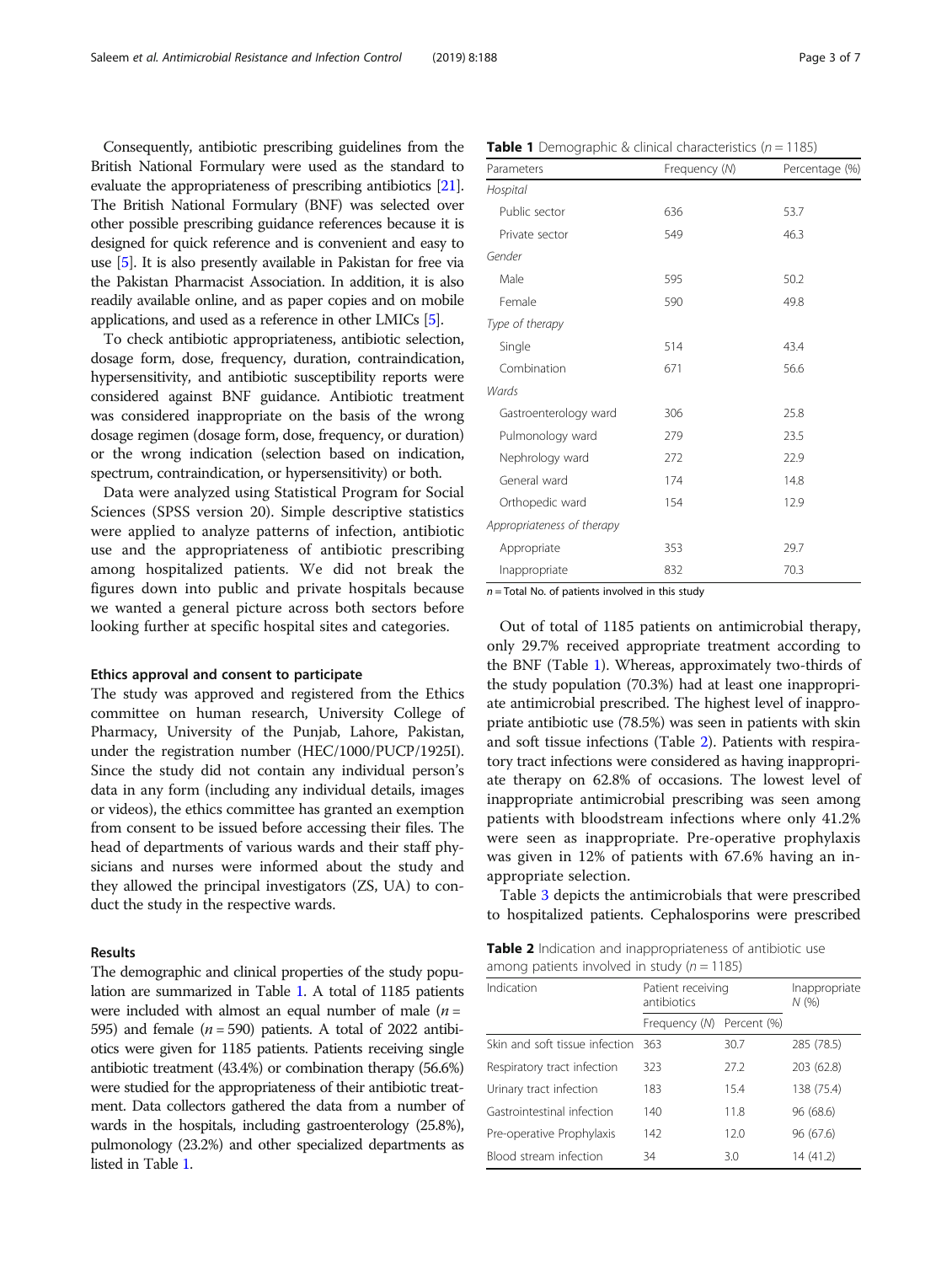frequency of antibiotics use was analyzed at ATC level 5, as shown in Table 3. The five most commonly used antibiotics among the hospitalized patients included ceftriaxone (21.0%) followed by amikacin (15.2%), cefoperazone plus sulbactam (11.4%), ciprofloxacin (6.4%) and metronidazole (5.9%). Among the penicillins, amoxicillin plus clavulanic acid was the most prescribed (5.6% of antibiotics) while clarithromycin was the most prescribed macrolide (2.4% of all antibiotics). Table 4 was built on Tables [1](#page-2-0) and [2](#page-2-0) by looking further at inappropriate indications or dosage or both of all antibiotics prescribed. Out of the total prescribed, 1283 (63.5%) antibiotic prescriptions had either an inappropriate indica-

tion or dosage or both. Cephalosporins were extensively prescribed among patients (Table 3), and in many cases, this was inappropriate (67.2%). Most of the first-generation cephalosporins (80.7%) were inappropriately prescribed mainly because of inappropriate dosages. Penicillins were



| Antibiotics                   | Inappropriate<br>indication<br>N(% ) | Inappropriate<br>dosage<br>N(% | Inappropriate<br>treatment<br>N(% |
|-------------------------------|--------------------------------------|--------------------------------|-----------------------------------|
| Penicillins                   | 173(61.1)                            | 140 (49.5)                     | 201 (71.0)                        |
| Narrow/broad spectrum         | 81 (67.5)                            | 92 (76.7)                      | 102 (85.0)                        |
| With β-lactamase<br>inhibitor | 92 (56.4)                            | 48 (29.5)                      | 99 (60.7)                         |
| Cephalosporins                | 470 (50.4)                           | 418 (44.8)                     | 627 (67.2)                        |
| 1st generation                | 37 (32.5)                            | 72 (86.7)                      | 92 (80.7)                         |
| 2nd generation                | 32 (38.5)                            | 49 (59.1)                      | 66 (79.5)                         |
| 3rd generation                | 395 (54.2)                           | 293 (40.2)                     | 463 (63.5)                        |
| 4th generation                | 6(85.7)                              | 4(57.1)                        | 6(85.7)                           |
| Carbapenems                   | 20 (76.6)                            | 18 (58.1)                      | 22 (70.9)                         |
| Macrolides                    | 37 (62.7)                            | 29 (49.2)                      | 44 (74.6)                         |
| Aminoglycosides               | 67 (21.2)                            | 84 (26.6)                      | 113 (35.8)                        |
| Fluoroquinolones              | 71 (36.8)                            | 108 (55.9)                     | 124 (64.2)                        |
| Others Antibacterial          | 67 (32.2)                            | 133 (63.9)                     | 152 (73.1)                        |

**Table 3** Antibiotics prescribed to hospitalized patients ( $n = 2022$ ) (Continued)

<span id="page-3-0"></span>

| Saleetti et ul. Amministopiul Resistunce unu imechon Control                  |                             | 12 U I 21      |
|-------------------------------------------------------------------------------|-----------------------------|----------------|
| <b>Table 3</b> Antibiotics prescribed to hospitalized patients ( $n = 2022$ ) |                             |                |
| Antibiotic (ATC codes)                                                        | Frequency<br>procesibed (M) | Percentage (%) |

|                                                   | prescribed (N) |      |  |
|---------------------------------------------------|----------------|------|--|
| Penicillins                                       | 283            | 14   |  |
| Narrow and broad spectrum                         | 120            | 42.4 |  |
| Ampicillin (J01CA01)                              | 14             | 0.7  |  |
| Amoxicillin (J01CA04)                             | 27             | 1.3  |  |
| Penicillin v (J01 CE08)                           | 79             | 3.9  |  |
| Combination with $\beta$ -<br>lactamase inhibitor | 163            | 57.6 |  |
| Amoxicillin and clavulanic<br>acid (J01CR02)      | 114            | 5.6  |  |
| Piperacillin + tazobactam<br>(J01CR05)            | 49             | 2.4  |  |
| Cephalosporins                                    | 933            | 46.1 |  |
| 1st generation                                    | 114            | 12.2 |  |
| Cephalexin (J01DB01)                              | 31             | 0.2  |  |
| Cefazolin (J01DB04)                               | 86             | 4.3  |  |
| Cephradine (J01DB09)                              | 25             | 1.3  |  |
| 2nd generation                                    | 83             | 8.9  |  |
| Cefuroxime (J01 DC02)                             | 72             | 3.6  |  |
| Cefaclor (J01 DC04)                               | 11             | 0.5  |  |
| 3rd generation                                    | 729            | 78.1 |  |
| Cefotaxime (J01DD01)                              | 23             | 1.4  |  |
| Ceftazidime (J01DD02)                             | 20             | 0.9  |  |
| Ceftriaxone (J01DD04)                             | 423            | 21   |  |
| Cefixime (J01DD08)                                | 32             | 1.6  |  |
| Cefoperazone and<br>salbactum (J01DD62)           | 231            | 11.4 |  |
| 4th generation                                    | 7              | 0.80 |  |
| Cefepime (J01DE01)                                | 7              | 0.3  |  |
| Carbapenems                                       | 31             | 1.5  |  |
| Imipenem (J01DH51)                                | 9              | 0.4  |  |
| Meropenem (J01DH02)                               | 22             | 1    |  |
| <b>Macrolides</b>                                 | 59             | 2.9  |  |
| Erythromycin (J01FA01)                            | 4              | 0.2  |  |
| Clarithromycin (J01FA09)                          | 48             | 2.4  |  |
| Azithromycin (J01FA10)                            | 7              | 0.3  |  |
| Aminoglycosides                                   | 315            | 15.6 |  |
| Gentamicin (J01GB03)                              | 8              | 0.4  |  |
| Amikacin (J01GB06)                                | 307            | 15.2 |  |
| Fluoroquinolones                                  | 193            | 9.5  |  |
| Ciprofloxacin (J01MA02)                           | 130            | 6.4  |  |
| Levofloxacin (J01MA12)                            | 17             | 0.8  |  |
| Moxifloxacin (J01MA14)                            | 41             | 2    |  |
| Ofloxacin (J01MA01)                               | 3              | 0.1  |  |

Norfloxacin (J01MA06) 2 0.09

Antibiotic (ATC codes) Frequency prescribed (N) Percentage (%) Others Antibacterials 208 208 10.4 Vancomycin (J01XA01) 80 4.0

most frequently (46.1%), out of which 3rd generation cephalosporins, e.g., ceftriaxone, were the most prescribed (78.1%). The second most commonly prescribed antimicrobials were the aminoglycosides (15.6%) followed by the penicillins (14.0%) and fluoroquinolones (9.5%). Then the

Metronidazole (J01XD01) 119 5.9 Linezolid (J01XX08) 9 0.5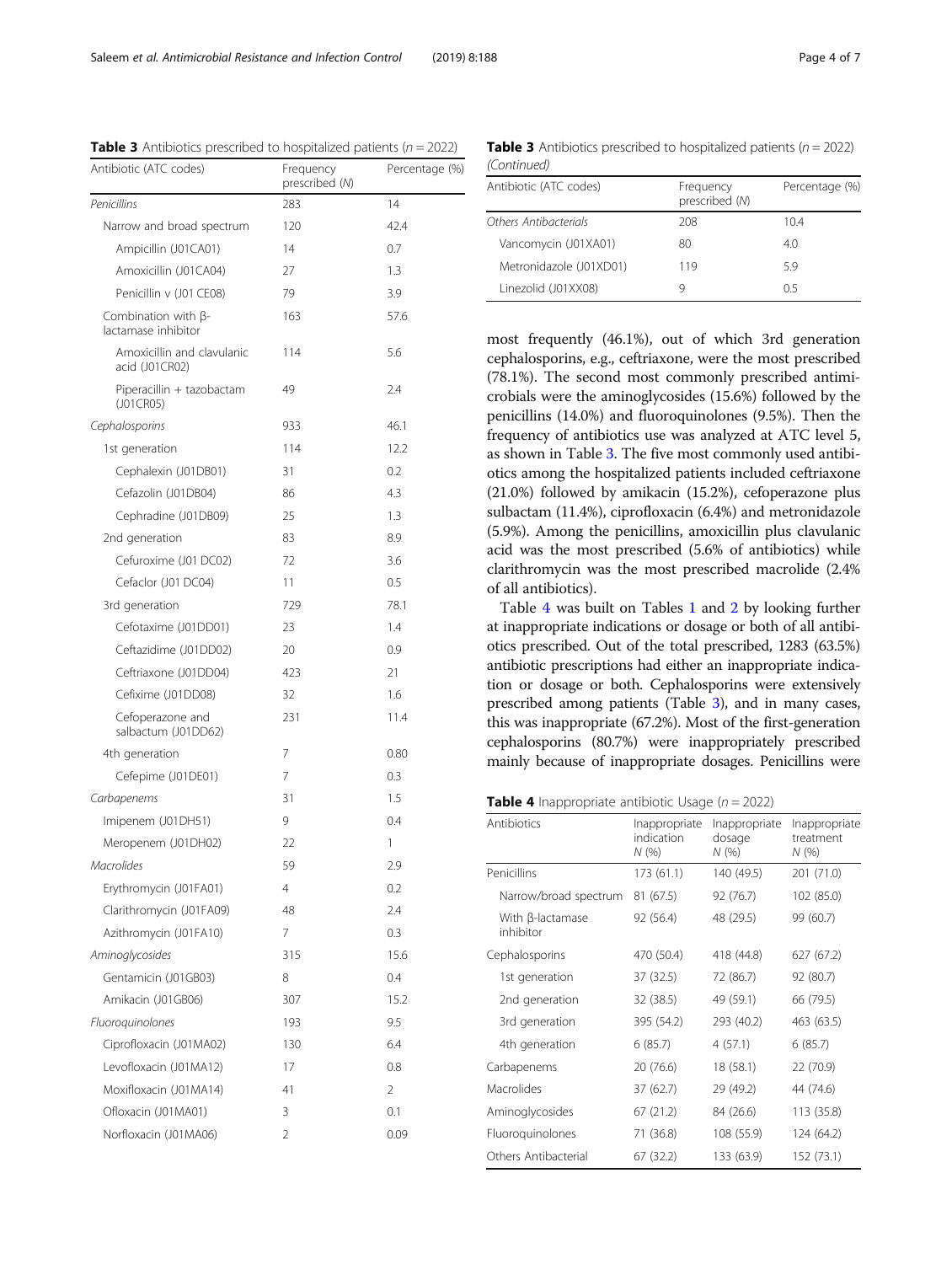## **Discussion**

The appropriate use of antibiotics plays an important role in reducing the burden of AMR and establishing a cost-effective healthcare system. Disappointingly, 70.3% of patients in our study received inappropriate antimicrobial therapy, much higher that reported in previous studies conducted in Australia and Turkey [[22,](#page-6-0) [23](#page-6-0)]. In addition, in Namibia where only 38% of antibiotic prescriptions did not comply with current national guidelines [[16](#page-6-0)] and in Ghana where the appropriateness of the indication for ceftriaxone in a leading hospital was 86% [[17\]](#page-6-0). Surprisingly, inappropriate prescribing of antibiotics for bold stream infections was found to be only 41.2% in this study. This may be due to blood stream infections being seen as more life threatening compared to other types of infection and consequently more attention is paid to them by senior clinicians. This may need further investigation as we cannot say this with certainty.

In our study, we found that third-generation cephalosporins were the most frequently prescribed antimicrobial, and more than half (67.2%) were prescribed inappropriately. However, this is similar to studies in South Africa where poor compliance to indications, administration, and current guidelines was seen for preoperative prophylaxis in children [[24](#page-6-0)], and in Botswana and Kenya where there was a high rate of inappropriate antimicrobial prescribing post-operatively to help prevent surgical site infections [[25,](#page-6-0) [26\]](#page-6-0). A study in the US also reported that an incorrect diagnosis was the main reason for inappropriate antimicrobial use in 309 out of 500 patients [\[27\]](#page-6-0). Our findings are also similar to other studies published from Pakistan, which showed high inappropriate antibiotic use. In these studies, 88 to 97.6% of antibiotics were prescribed to the patients without a request for a culture test [[20,](#page-6-0) [28](#page-6-0), [29](#page-6-0)]. A cross-sectional study on physician prescribing practices in Pakistan also reported that more than 70% of antibiotics were prescribed by the doctors on patient demand, exacerbated by the fact that the majority of the physicians in the study had not received any kind of training on rational antibiotic prescribing practices [[30](#page-6-0)].

Despite the efforts of the WHO towards developing and implementing strategies to enhance appropriate antimicrobial use, good antimicrobial prescribing practices are still not followed in a number of LMICs [[31](#page-6-0), [32\]](#page-6-0). The WHO has also emphasized antimicrobial stewardship programs (ASP) including patient and prescriber education, delayed prescribing, guideline implementation, laboratory testing, and decision support systems, although ASPs can be a particular challenge in LMICs enhanced by manpower issues and available funding [[14\]](#page-6-0). However, this is starting to be addressed  $[33]$  $[33]$ .

Healthcare providers should also carefully evaluate medication appropriateness and should know about the benefits and risks before prescribing antibiotics to patients [[34\]](#page-6-0). Pertinent knowledge gaps among prescribers need to be addressed with updated prescribing guidelines and continual medical education to minimize the unnecessary use of antibiotics in hospital settings [[16](#page-6-0), [35\]](#page-6-0). Research programs, educational sessions by healthcare experts in collaboration with Government officials and professional training can also enhance appropriate prescribing habits among healthcare practitioners alongside the instigation of ASPs among hospitals in Pakistan [[36\]](#page-6-0). Appropriate documentation of medication records among patients receiving antibiotics can also help reduce the over the use of antibiotics by providing a timely reminder of current usage patterns and their rationale and avoiding issues such as missed doses [[7,](#page-5-0) [37\]](#page-6-0). There should also be a key focus on diagnostic facilities, audits on drug dispensing and prescribing as well as a liaison among academia and healthcare professionals to improve future care based on rational decision making. Education among medical and pharmacy students should also focus on applied pharmacology and clinical pharmacy, including infection and the appropriate use of antibiotics to address key concerns [\[11](#page-5-0), [19\]](#page-6-0). The presence of pharmacists in hospitals can also favourably influence antimicrobial use in collaboration with other healthcare practitioners through Pharmacy and Therapeutic Committees (PTCs) and helping to develop ASPs in hospitals where these have not existed before [\[33](#page-6-0)]. The presence of infectious disease specialists in hospitals may also further help to minimize irrational antibiotic prescribing [\[38\]](#page-6-0). Consequently, professional training of healthcare practitioners, execution of essential medicine lists, active PTCs and ASPs, as well encouraging adherence to nationally agreed guidelines can all help to reduce inappropriate antibiotic use in hospitals [[14\]](#page-6-0).

We are aware of a number of limitations with this study. Firstly, the information collected was dependent on the knowledge and training of individual data collectors. Whilst each of these data collectors was provided with detailed information, variability between data collectors could not totally be excluded. Secondly, the appropriateness of antibiotic selection was based on the assumption that the diagnosis was accurate as CST reports are not in place in most of the hospitals. This is always a limitation of this type of study in the majority of LMICs. Thirdly, treatment outcomes were not checked as our primary focus was the appropriateness of the antibiotic used. Fourthly, the educational background of the doctors and other medical staff was not considered in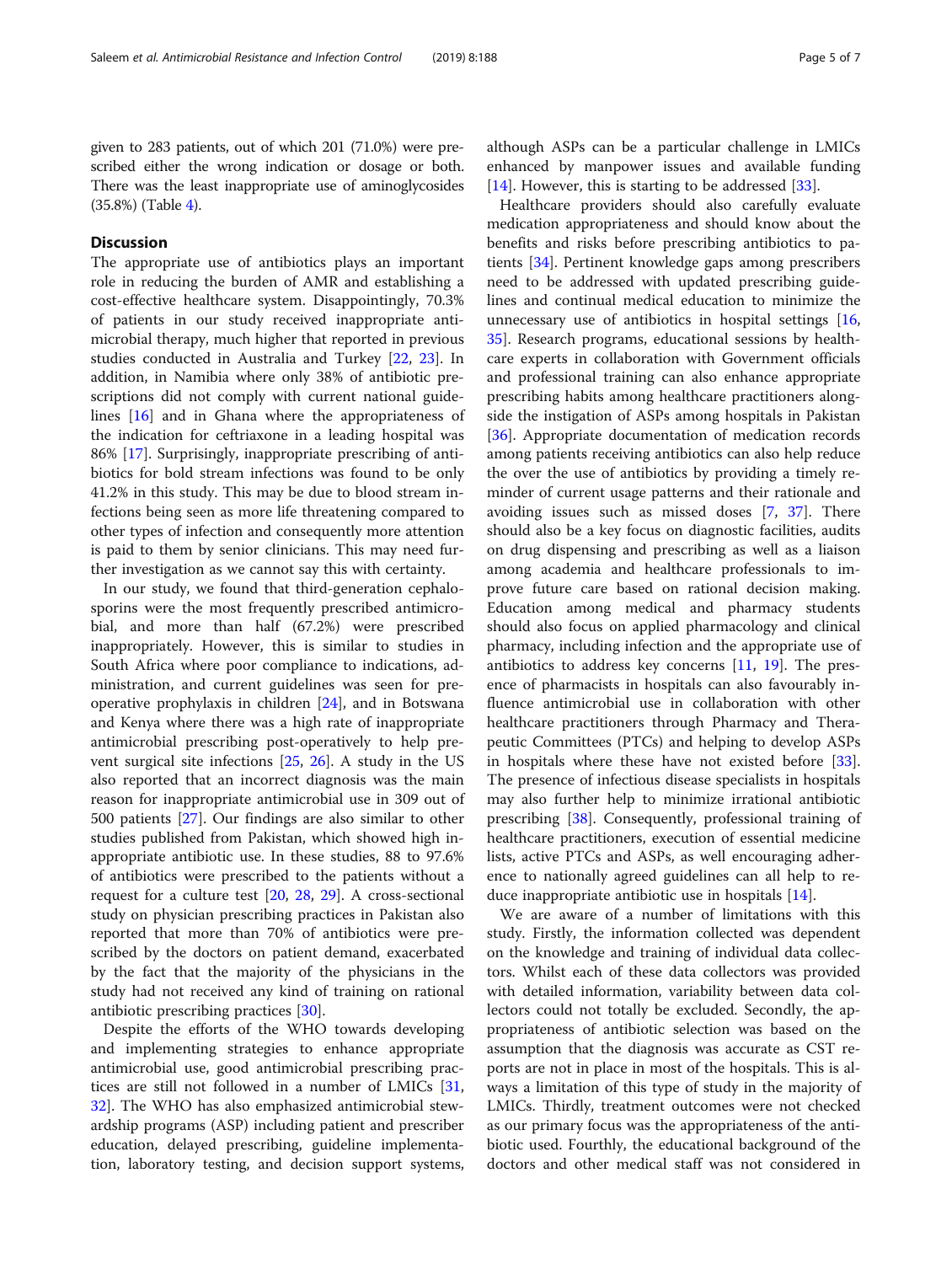<span id="page-5-0"></span>this study, neither was disaggregating the findings from private from public hospitals, as we wanted to gain baseline data. Lastly, although this longitudinal survey gave a detailed view of the appropriateness of antibiotic prescribing in the four hospitals surveyed, which were representational of Lahore, we cannot be fully confident that our findings are replicated throughout Pakistan. However, despite these limitations, we believe our findings are robust, providing direction to key stakeholders in Pakistan in the future to improve antibiotic use in hospitals. This will be followed up.

## Conclusion

Inappropriate antimicrobial use was frequently observed among the studied hospitals in Lahore. More than half of the patients had inappropriate antimicrobial therapy, and cephalosporins were frequently prescribed to these patients. This inappropriate use can be minimized through educational interventions for healthcare practitioners, institutional guidelines for appropriate antimicrobial use, implementation of antimicrobial stewardship programs and development of strategies by healthcare professionals and Government officials to combat unnecessary and overuse of antimicrobials in hospitals. These are considerations for the future and will be followed up in future research.

#### Abbreviations

AMR: Antimicrobial resistance; ATC: Anatomical Therapeutic Chemical; CDC: Centers of Disease Control; LMICs: Low and middle countries; ICD: International Classification of Diseases; ENT: Ear Nose Throat

#### Acknowledgments

Authors acknowledge the contribution of hospitals who participated in the study.

#### Authors' contributions

ZS is the leader of the project. He facilitated the launch and smooth running of the project by coordinating among all partners. He prepared the detailed work plan, monitoring, and evaluation system. The compilation and interpretation of factual materials of the research paper were undertaken by MAH. UA and MY collected data. BG and HS helped in the analysis of the results. ZA, HR, SAR, and BG reviewed the paper and approved the paper, including the revisions. All authors read and approved the final manuscript.

#### Funding

Not applicable.

#### Availability of data and materials

The datasets used and/or analyzed during the current study are available from the corresponding author on reasonable request.

#### Ethics approval and consent to participate

The study was approved and registered from the Ethics committee on human research, University College of Pharmacy, University of the Punjab, Lahore, Pakistan under the registration number (HEC/1000/PUCP/1925I). Because the study did not contain any individual person's data in any form (including any individual details, images or videos), the ethics committee has granted an exemption from requiring patient consent to be issued. The head of departments of various wards and their staff physicians and nurses were informed about the study, and they allowed the principal investigators (ZS, UA) to conduct the study in respective wards.

#### Consent for publication

Not applicable.

#### Competing interests

The authors declare that they have no competing interests.

#### Author details

<sup>1</sup>School of Pharmaceutical Sciences, Universiti Sains Malaysia, Gelugor, Malaysia. <sup>2</sup>Hamdard Institute of Pharmaceutical Sciences, Hamdard University, Islamabad, Pakistan. <sup>3</sup>University College of Pharmacy, University of the Punjab, Lahore, Pakistan. <sup>4</sup> Division of Clinical Pharmacology, Karolinska University Hospital Huddinge, Karolinska Institute, Stockholm, Sweden. 5 Strathclyde Institute of Pharmacy and Biomedical Sciences, Strathclyde University, Glasgow, UK. <sup>6</sup> Health Economics Centre, University of Liverpool Management School, Liverpool, UK. <sup>7</sup>Medical Centre, Agha Khan University Hospital, Karachi, Pakistan. <sup>8</sup>Ripha Institute of Healthcare Improvement & Safety, Ripha University, Islamabad, Pakistan. <sup>9</sup>Rashid Latif College of Pharmacy, Lahore, Pakistan.

## Received: 10 May 2019 Accepted: 11 November 2019 Published online: 21 November 2019

#### References

- 1. Founou RC, Founou LL, Essack SY. Clinical and economic impact of antibiotic resistance in developing countries: a systematic review and metaanalysis. PLoS One. 2017;12(12):e0189621.
- 2. Laxminarayan R, Duse A, Wattal C, Zaidi AK, Wertheim HF, Sumpradit N, Vlieghe E, Hara GL, Gould IM, Goossens H. Antibiotic resistance—the need for global solutions. Lancet Infect Dis. 2013;13(12):1057–98.
- 3. Fleming-Dutra KE, Hersh AL, Shapiro DJ, Bartoces M, Enns EA, File TM, Finkelstein JA, Gerber JS, Hyun DY, Linder JA. Prevalence of inappropriate antibiotic prescriptions among US ambulatory care visits, 2010-2011. Jama. 2016;315(17):1864–73.
- 4. Fridkin S, Baggs J, Fagan R, Magill S, Pollack LA, Malpiedi P, Slayton R, Khader K, Rubin MA, Jones M. Vital signs: improving antibiotic use among hospitalized patients. Morb Mortal Wkly Rep. 2014;63(9):194–200.
- 5. Okoth C, Opanga S, Okalebo F, Oluka M, Baker Kurdi A, Godman B. Point prevalence survey of antibiotic use and resistance at a referral hospital in Kenya: findings and implications. Hosp Pract. 2018;46(3):128–36.
- Saleem Z, Hassali MA, Versporten A, Godman B, Hashmi FK, Goossens H, Saleem F. A multicenter point prevalence survey of antibiotic use in Punjab, Pakistan: findings and implications. Expert Rev Anti-Infect Ther. 2019;17(4): 285–93.
- 7. Anand Paramadhas BD, Tiroyakgosi C, Mpinda-Joseph P, Morokotso M, Matome M, Sinkala F, Gaolebe M, Malone B, Molosiwa E, Shanmugam MG, et al. Point prevalence study of antimicrobial use among hospitals across Botswana; findings and implications. Expert Rev Anti-Infect Ther. 2019;17(7): 535–46.
- 8. Dellit TH, Owens RC, McGowan JE, Gerding DN, Weinstein RA, Burke JP, Huskins WC, Paterson DL, Fishman NO, Carpenter CF. Infectious Diseases Society of America and the Society for Healthcare Epidemiology of America guidelines for developing an institutional program to enhance antimicrobial stewardship. Clin Infect Dis. 2007;44(2):159–77.
- Hecker MT, Aron DC, Patel NP, Lehmann MK, Donskey CJ. Unnecessary use of antimicrobials in hospitalized patients: current patterns of misuse with an emphasis on the antianaerobic spectrum of activity. Arch Intern Med. 2003; 163(8):972–8.
- 10. Bizo PT, Dumitras D, Popa A. Evaluation of restricted antibiotic use in a hospital in Romania. Int J Clin Pharm. 2015;37(3):452–6.
- 11. Md Rezal RS, Hassali MA, Alrasheedy AA, Saleem F, Md Yusof FA, Godman B. Physicians' knowledge, perceptions and behaviour towards antibiotic prescribing: a systematic review of the literature. Expert Rev Anti-Infect Ther. 2015;13(5):665–80.
- 12. Ogunleye OO, Fadare JO, Yinka-Ogunleye AF, Anand Paramadhas BD, Godman B. Determinants of antibiotic prescribing among doctors in a Nigerian urban tertiary hospital. Hosp Pract (1995). 2019;47(1):53–8.
- 13. Mendelson M, Rottingen JA, Gopinathan U, Hamer DH, Wertheim H, Basnyat B, Butler C, Tomson G, Balasegaram M. Maximising access to achieve appropriate human antimicrobial use in low-income and middle-income countries. Lancet. 2016;387(10014):188–98.